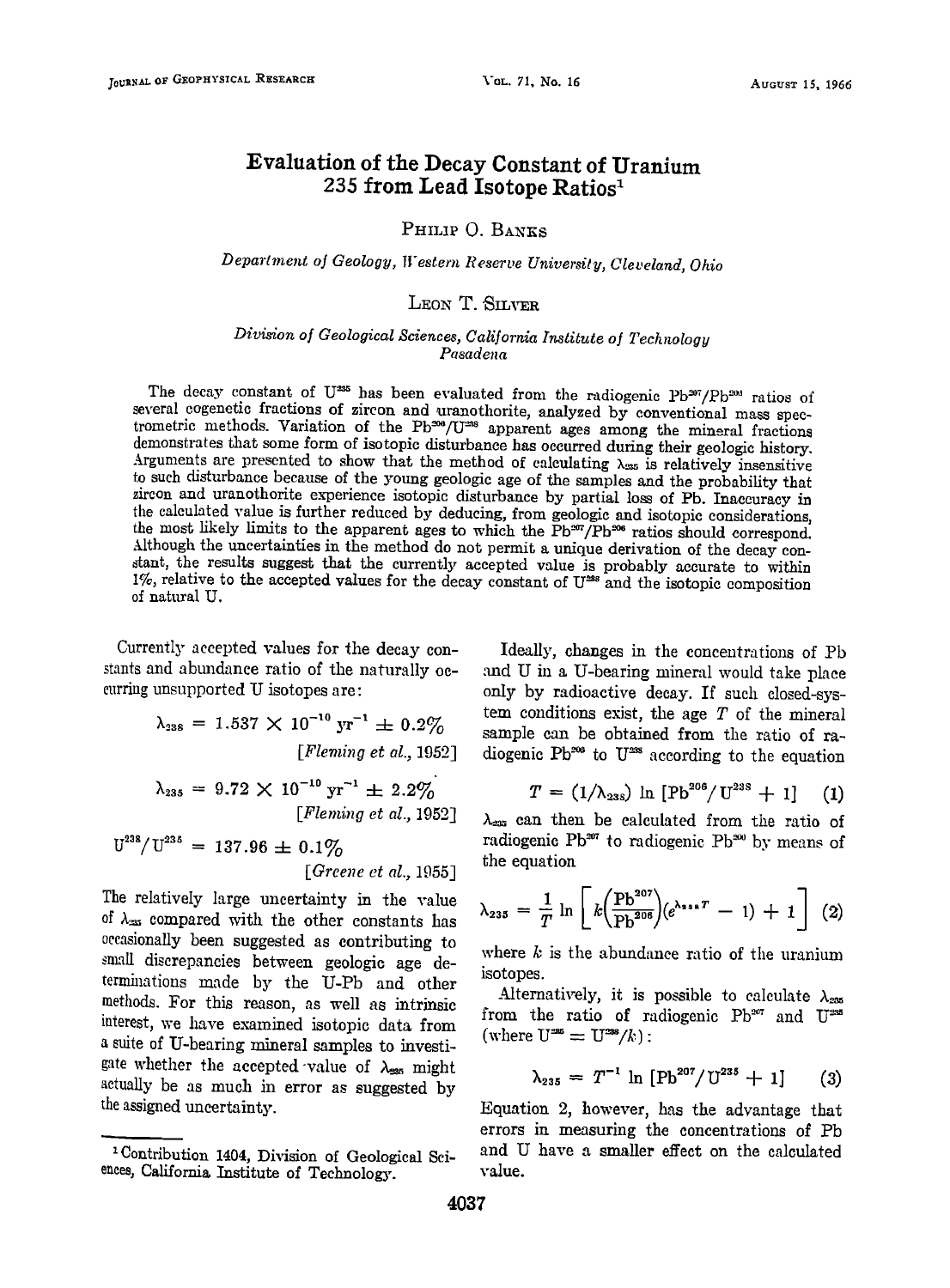**Of course, neither equation 2 nor 3 provides**  a truly independent determination of  $\lambda_{\text{max}}$ , for any errors in the accepted values of  $\lambda_{\text{max}}$  or k **will appear in the result. Yet the uncertainties assigned to these constants and the errors in conventional mass spectrometry are small enough so that if minerals were closed systems**  it would be possible to calculate  $\lambda_{\text{res}}$  with a **precision considerably better than 2%.** 

**After [1939a, b] employed a variation of the methods outlined above with remarkable success in his pioneering applications of modern**  methods of mass spectrometry. However, sub**sequent work has shown that natural U-Pb**  systems seldom behave according to the closed**system model. Commonly the concentration of Pb or U is changed by processes other than**  radioactive decay, resulting in a variable uncertainty in the calculation of  $\lambda_{\text{max}}$  which de**pends on the geologic age of the sample and the mechanism and degree of isotopic disturbance. This phenomenon is discussed more fully below because the need to minimize the associated uncertainty has governed our choice of samples. Its widespread occurrence in Ubearing minerals has led later workers to rely**  on independent methods of determining  $\lambda_{\infty}$ . **Fleming ei a!. [1952] obtained the presently**  accepted value by measuring the specific activity of artificially enriched U<sup>225</sup>. Their as**signed uncertainty of 2.2% was derived after a thorough and conserwxtive consideration of the sources of error, the largest of which was**  due to the presence of U<sup>234</sup> in the enriched ma**terial. A more precise independent determination will require more efficiently enriched and/or improved counting techniques.** 

**Isotopic disturbances of a mineral sample during its geologic. history may take place in a number of ways; gain or loss of U, gain or**  loss of Pb, or gain or loss of intermediate **daughter products. Such gains or losses could occur more or less continuously, as by concenlration-dependent diffusion, or episodically, as by a short interval of heating or leaching. It is not within the scope of this paper to discuss in detail the possible results of this variety of mechanisms. Some aspects have been discussed by Wetherill [1956a, b, 1963], Russell a•d Ahrens [1957], Tilio• [1960], and Wasserburg [1963]. Briefly, the mechanisms can be distinguished by their differential effects on the** 

apparent ages calculated from the ratios  $Ph^{su}$ U<sup>238</sup>, Pb<sup>207</sup>/U<sup>285</sup>, Pb<sup>207</sup>/Pb<sup>206</sup> and the way in which **these apparent ages depart from the true age of the mineral.** 

**The true age, though, is seldom known apriori. To investigate the mechanisms of disturb. ance in real samples, the following operational method may be employed. A\_ suite of mineral**  samples is obtained from a single rock specimen, so that the entire suite has the same true **age and has undergone an identical history. To ensure that the mechanism of disturbance is probably the same for all samples, all members**  of the suite should consist of the same mineral **species, but each should differ from the others in the degree of disturbance that has been ex. perienced (one possible way of accomplishing this is by separating the members on lhe basis of U content). Each member is isotopically analyzed and the results are plotted on a con**cordia diagram (Pb<sup>208</sup>/U<sup>228</sup> versus Pb<sup>207</sup>/U<sup>28</sup> **[Wetherill, 1956a]). The pattern of analytical points on the diagram will serve to limit the possible mechanisms of disturbance, although it will not usually provide a unique interpretation. Further discussion of the use of eoge**netic samples may be found in Silver [1963] **and Silver and Deutsch [1963].** 

**We are especially familiar with a large body of data obtained from analyses of cogenetic fractions of the mineral zircon, in which U occurs as a trace constituent. Samples of widely varying age, U content, and degree of disturbance are represented. In alI these data we have never seen any that could not be interpreted in terms of simple partial loss of Pb, either by episodie removal or by some combination of concentration-dependent diffusion and episodic loss. This interpretation is based on the observation that the analytical data for each eogenetie suite of zircons, plotted on the concordia diagram, form a linear array lying on the concave side of the concordia curve. By using zircon analyses in**  calculating  $\lambda_{\text{235}}$ , and accepting the general valid**ity of our observation that Pb loss is the dominant mechanism of disturbance in zircon, it is possible to deduce an important limitation to the direction of uncertainty caused by isotopic disturbance. Partial loss of Pb yields the following characteristics (see, for example, Wetherill** [1956a] for a discussion of the ef**fects of episodic Pb loss):**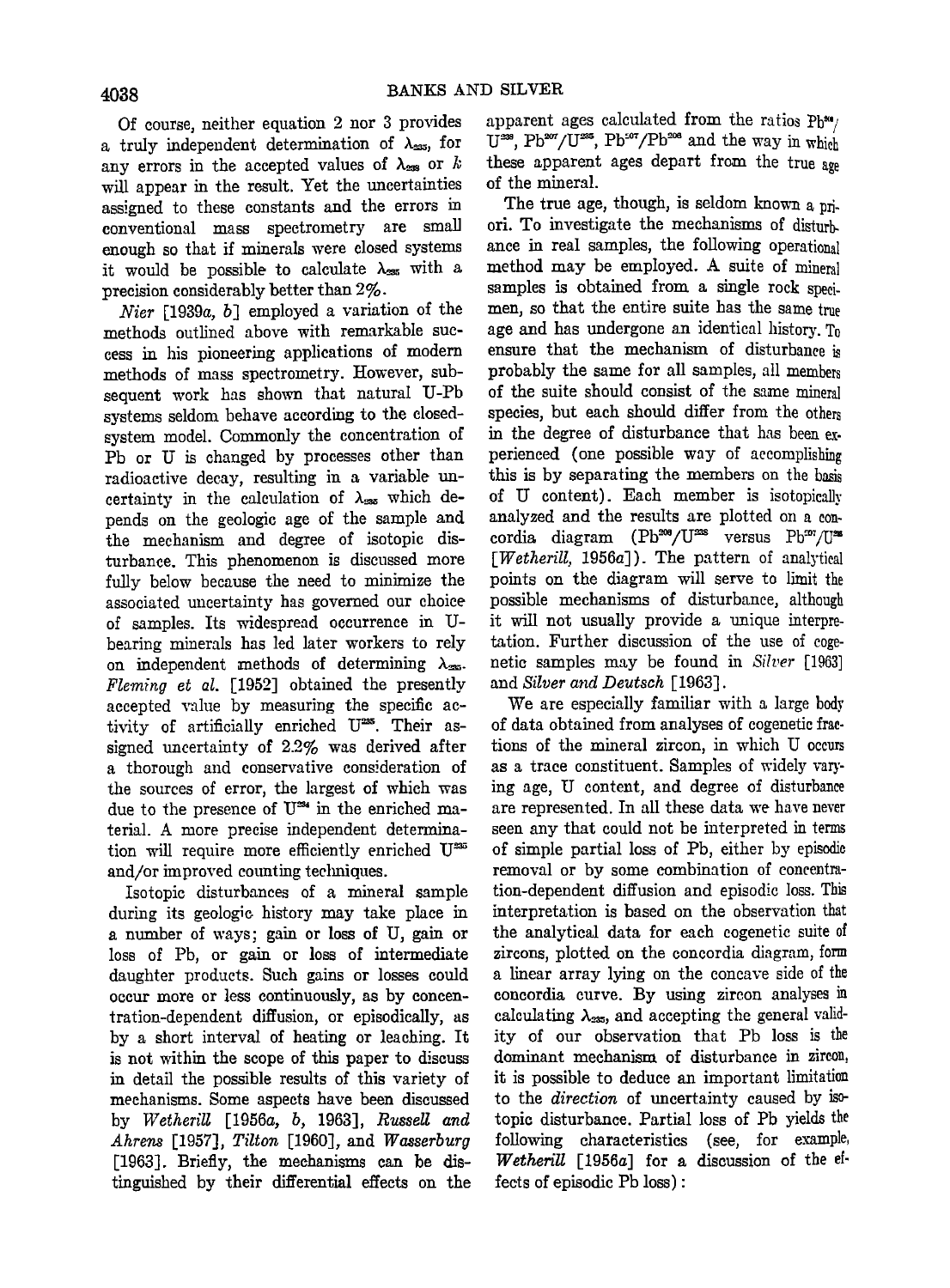

erals. The smaller slope at younger ages makes the exact age in this region less critical for cal-

correspond to an apparent age somewhere be-<br>tween the Pb<sup>306</sup>/U<sup>288</sup> apparent age and the true

given sample are a reflection of the correct values of  $\lambda_{\text{ass}}$  and  $\lambda_{\text{ass}}$ , the true age of the disturbance has occurred by using cogenetic age  $(T')$  of the mineral. By substituting the suites of samples. Only one of the remaining assigned age into equation 2 we obtain a value suites of samples. Only one of the remaining

**ance. The upper (older) intersection of this line with each member of the family of con**cordia curves specifies a particular combination of values for  $\lambda_{\text{gas}}$  and true age which would **produce the observed isotope ratios by an apvariables is independent; for example, if**   $hence \lambda_{235}$ , can be calculated. Unfortunately, **none of these variables is known a priori. This**  is equivalent to saying that there is a family of **boncordia curves, each curve corresponding to**  one of the possible values of  $\lambda_{\text{gas}}$ . A given co**genetic suite defines a unique line of discord-** 

**For very old minerals the problem has no solution. However, as the true age of the • • solution. However, as the true age of the o.o• ;/• sample decreases, the tincertainty created by**  a given degree of isotopic disturbance has a **diminishing effect on the calculation of λ<sub>αμε</sub><br>because the radiogenic Pb<sup>207</sup>/Pb<sup>206</sup> ratio is a** Fig. 1. Relationship between true age and the radiogenic Pb<sup>30</sup>/Pb<sup>206</sup> ratio is a radiogenic Pb<sup>307</sup>/Pb<sup>206</sup> ratio for ideally closed min- more slowly varying function of age for younger erals. The smaller slope at younge **the exact age in this region less critical for cal- the ?b isotope ratio changes with age in an**  ideally closed mineral. In the limiting case of a mineral with zero true age,  $\lambda_{235}$  could be cal**l.** The apparent age calculated from the culated accurately from its Pb isotope compo- $Pb^{\text{ss}}/U^{\text{ss}}$  ratio is always less than the true age. sition regardless of any amount or mechanism  $B^{\text{ss}}/U^{\text{ss}}$  ratio is always less than the true age. sition regardless of any amount or mechanism 2. The radiogenic Pb<sup>207</sup>/Pb<sup>200</sup> ratio must of partial Pb loss, provided that such a minof partial Pb loss, provided that such a min-<br>cral could be analyzed.

To illustrate how the magnitude of uncerage.<br>**These relationships imply that the direct** both to the degree of disturbance and to the These relationships imply that the direct both to the degree of disturbance and to the application of equations 1 and 2 to an analysis true age, it is necessary to assume a particular application of equations 1 and 2 to an analysis true age, it is necessary to assume a particular of a zircon sample in which Pb loss has oc- process of disturbance. We assume that the of a zircon sample in which Pb loss has oc- process of disturbance. We assume that the curred will result in a value of  $\lambda_{\text{ess}}$  that is, in mineral is isotopically disturbed by losing a curred will result in a value of  $\lambda_{\text{ess}}$  that is, in mineral is isotopically disturbed by losing a general, too large, because the Pb<sup>-oo</sup>/U<sup>-oo</sup> ratio portion of its Pb episodically at a very recent general, too large, because the Pb<sup>-96</sup>/U<sup>298</sup> ratio portion of its Pb episodically at a very recent corresponds to an apparent age usually lower, time, Analyses of a cogenetic suite of samples **corresponds to an apparent age usually lower, time. Analyses of a cogenetic suite of samples**  but never higher, than the apparent age to so disturbed, when plotted on the concordia which the Pb<sup>307</sup>/Pb<sup>306</sup> ratio corresponds. diagram, will define a straight line which passes hich the Pb<sup>307</sup>/Pb<sup>306</sup> ratio corresponds. diagram, will define a straight line which passes<br>The *magnitude* of the error introduced by through the origin. In this simple case, the The magnitude of the error introduced by through the origin. In this simple case, the calculating  $\lambda_{\text{ess}}$  without regard to the possible Pb<sup>207</sup>/Pb<sup>206</sup> ratio of each member of the suite calculating  $\lambda_{\text{ext}}$  without regard to the possible Pb<sup>-37</sup>/Pb<sup>-66</sup> ratio of each member of the suite occurrence of Pb loss cannot be shown in any will correspond to the true age (T) of the occurrence of Pb loss cannot be shown in any will correspond to the true age  $(T)$  of the simple way. The observed isotope ratios for a suite because there has been no modification suite because there has been no modification<br>of the radiogenic lead by further decay after values of  $\lambda_{\text{258}}$  and  $\lambda_{\text{358}}$ , the true age of the the disturbance. The Pb<sup>oo</sup>/U<sup>288</sup> ratio, however, sample, the amount of isotopic disturbance, will correspond to an apparent age which is sample, the amount of isotopic disturbance, will correspond to an apparent age which is and the precise way in which the disturbance less than the true age by an amount comless than the true age by an amount com-<br>mensurate with the amount of Pb lost. Direct has occurred. We assume that  $\lambda_{\text{ass}}$  is accurately mensurate with the amount of Pb lost. Direct known. It is possible to eliminate, in a general application of equation 1 will yield this ap-**'known. It is possible to eliminate, in a general application of equation 1 will yield this apway at least, the uncertainty of how isotopic parent age, which is here called the assigned**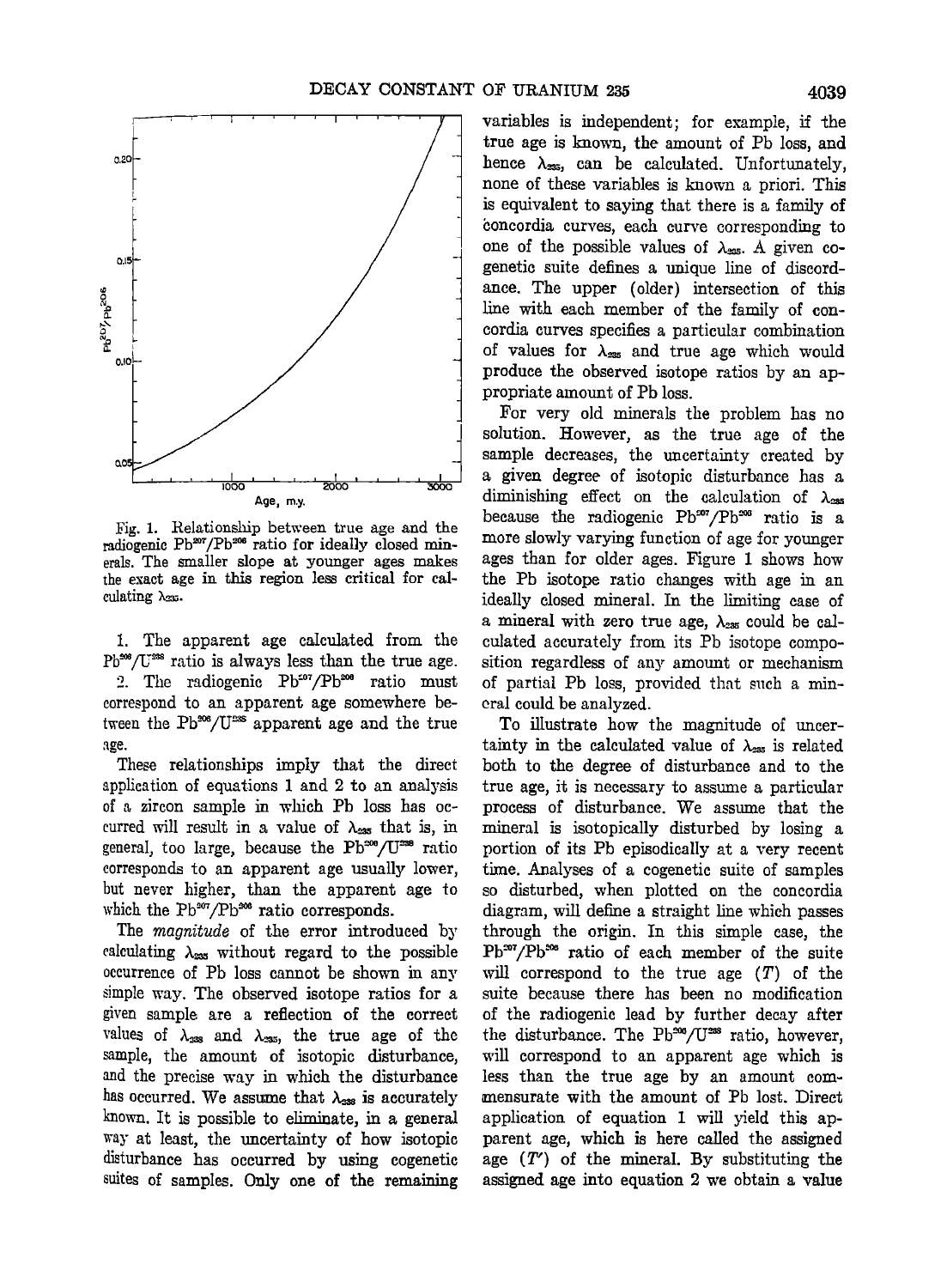

Fig. 2. Per cent error in the value of  $\lambda_{\text{205}}$  calculated from the Pb<sup>207</sup>/Pb<sup>206</sup> ratio, shown as a function of the error in the assigned age, for the **model discussed in the text. Curves are drawn for various values of the true age (T). The as**signed age (T') is equivalent to the Pb<sup>208</sup>/U<sup>238</sup> ap**parent age of the sample. It is assumed that the**  Pb<sup>207</sup>/Pb<sup>206</sup> ratio should correspond to the true **age, which would be the case if a fraction of the lead was episodically removed from the sample at a recent time.** 

of  $\lambda_{\text{ess}}$  that is larger than the correct value by **an amount related both to the true age and**  to the degree of disturbance. Figure 2 shows the error in  $\lambda_{235}$  as a function of the error in **the assigned age for this model. Each curve corresponds to a particular value of the true**  age. Suppose we wish to determine  $\lambda_{\text{max}}$  to  $1\%$ **(exclusive of analytical error). It is readily seen from Figure 2 that an increasingly large degree of disturbance can be tolerated as the**  age of the sample decreases. A sample with a **true age of 100 m.y., for example, may be 20'%**  disturbed, yet the calculation of  $\lambda_{\text{235}}$  will be in **error by less than 1%. Although this model is not strictly applicable lo most real systems, which apparently lose Pb either by continuous diffusion or by episodic loss at some intermedi**ate time in their history, the general conclusion **remains** valid that the calculation of  $\lambda_{\text{max}}$  be**comes less sensitive to errors in lhe assigned age as the true age decreases.** 

**To summarize the foregoing consideration,**  a reasonably precise evaluation of  $\lambda_{\text{max}}$  can be made from mineral samples if a mechanism of **disturbance can be postulated which has a known effect on the isotope ratios and if the samples have a sufficiently young true age. To meet the first criterion we have chosen, as previously described, the mineral zircon, which appears to undergo isotopic disturbance by 10as of Pb. A few supplementary analyses of the**  isomorphous mineral uranothorite have also **been included. The few data at our disposal on the behavior of uranothorite suggest that it experiences a similar isotopic disturbance to that of zircon. This particular choice of minerals places a practical lower limit of about 100 m.y. on the geologic age of useful samples because zircon seldom contains a sufficienlly high content of U to have generated an adequate amount of Pb for analysis during a period significantly less than 100 m.y.** 

**The desired conditions were fulfilled by twelve fractions of zircon and four fractions of uranothorite taken from six samples of the**  coarse- and fine-grained phases of the Mount Rubidoux leucogranite, Riverside County, California [*Larsen*, 1948]. Geologic evidence indi**cates that the two phases of granite were**  emplaced at very nearly the same time; there**fore the mineral fractions constitute a coge. netic suite. The following factors render these**  samples particularly favorable:

1. The Rubidoux granites are part of the **Cretaceous batholith of southern California. Their true age is approximately 120 m.y., and, as explained previously, the decay-constant calculation is thus relatively insensitive to small**  uncertainties in the true age.

2. The Pb<sup>200</sup>/U<sup>238</sup> apparent age of each zircon fraction is a function of its U content. It can therefore be recognized that the samples **are isotopically disturbed, and a correction can be estimated for this condition which further reduces the error in the calculated value of**   $\lambda_{\rm res.}$ 

**3. The Pb in most samples is markedly**  radiogenic. In addition, a wide range of Pb\*\*/ Pb<sup>34</sup> values was observed, permitting the derivation of composite radiogenic Pb<sup>207</sup>/Pb<sup>206</sup> ratios **without the necessity of a specific common Pb correction.** 

**Sample numbers are as follows: SCB-36 and SCB-107 are specimens of fresh coarse granite**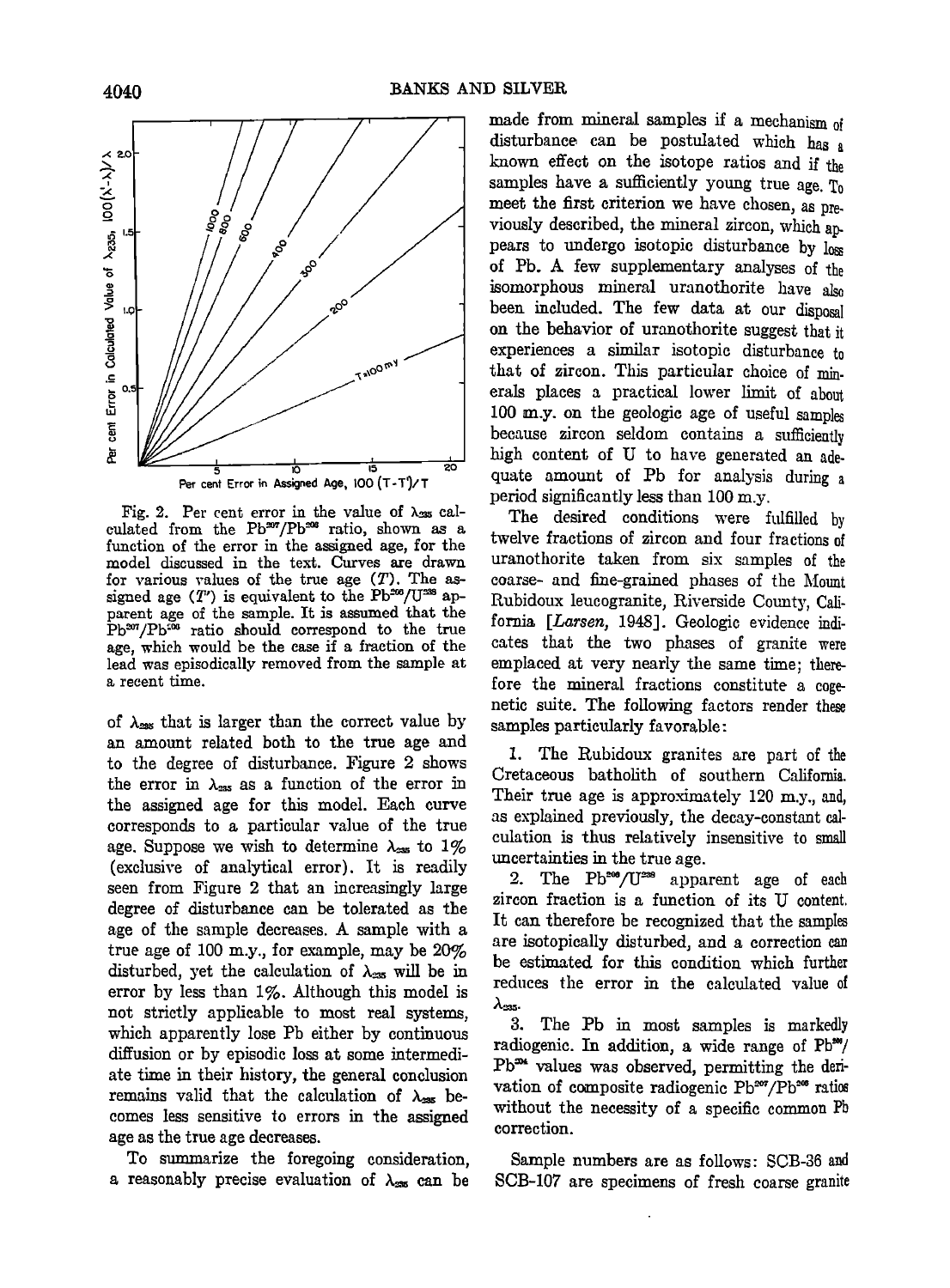### **DECAY CONSTANT 0F URANIUM 235**

|                                                                                                                                                                                                                                         |                                       |                                          | <b>Observed Ratios</b> |                   |                  | Corr. for Discrimination.<br>$\sqrt{M}$ |                   |                   |                |  |
|-----------------------------------------------------------------------------------------------------------------------------------------------------------------------------------------------------------------------------------------|---------------------------------------|------------------------------------------|------------------------|-------------------|------------------|-----------------------------------------|-------------------|-------------------|----------------|--|
|                                                                                                                                                                                                                                         | Mass                                  |                                          | Ph200                  | Pb <sub>206</sub> | Pb200            | Pb <sup>206</sup>                       | Pb <sup>206</sup> | Ph <sub>206</sub> | No.<br>of Data |  |
| Experiment                                                                                                                                                                                                                              | Spectrometer                          | Collector System                         | Pb <sup>204</sup>      | $Pb^{207}$        | $Ph^{208}$       | Ph <sub>204</sub>                       | $Ph^{207}$        | Ph208             | Seta           |  |
| A gravimetrically pre-<br>pared mixture of<br>nearly pure Ph206<br>and Pb208 isotope<br>end members. Atom<br>ratio from gravime-<br>$= 1.0089 \pm$<br>trv<br>0.002.<br>taken<br>(All<br>data<br>from a single load<br>on one filament.) | CIT MS-12-1<br>(used in this<br>work) | Electron multiplier                      |                        |                   | 1.0123           |                                         |                   | 1.0074            | 19             |  |
|                                                                                                                                                                                                                                         | CIT MS 12-2                           | Electron multiplier                      |                        |                   | 1.0101           |                                         |                   | 1.0053            | 26             |  |
|                                                                                                                                                                                                                                         | CIT MS-12-2                           | Faraday cup                              |                        |                   | 1.0037           |                                         |                   |                   | 22             |  |
| radiogenic lead ex-<br>tracted from a zir-<br>con and loaded on a<br>single filament for<br>hoth runs.                                                                                                                                  | CIT MS-12-1                           | Electron multiplier                      | 1670.                  | 9.100             | 6.988            | 1678.                                   | 9 078             | 6.954             | 17             |  |
|                                                                                                                                                                                                                                         | $CIT$ MS-12-2                         | Faraday cup                              | 1670.                  | 9.072             | 6.939            |                                         |                   |                   | 15             |  |
| shelf standard<br><b>CIT</b><br>lead. Individual<br>loads and runs.                                                                                                                                                                     | CIT MS-12-1                           | Electron multiplier 16.658 1.0768 0.4588 |                        |                   |                  | 16.670                                  | 10741             | 0.04564           | 18             |  |
|                                                                                                                                                                                                                                         | CIT MS-12-2<br>$NBS-4*$               | Faraday cup<br>Faraday cup               | 16.640<br>16 651       | 1.0733<br>1.0733  | 0.4567<br>0.4568 |                                         |                   |                   | 15             |  |

#### **TABLE 1. Calibration and Comparison of Mass Spectrometer Operating Characteristics**

**\* Doe et aI. [1965], average of six runs.** 

from two different localities. SCB-101C<sub>s</sub> is a **specimen of weathered (C zone) coarse granite. SCB-108 is a smnple of weathered rind taken from the same residual weathering boulder as SCB-107. SCB-102 and SCB-106**  **are, respectively, fresh and weathered samples of the fine granite. Mineral separates from each**  sample were split into two size fractions: **--100 + 200 mesh (R200) and--200 mesh (P200). The zircon fractions were washed for** 

**TABLE 2. Analytical Results for Zircon Fractions from •he**  Coarse- and Fine-Grained Mount Rubidoux Granites **(Sample numbers are explained in the text.)** 

| Sample<br>No.  | Size<br>Fraction | Weight.<br>mg          | U Concen-<br>tration.<br>ppm | Ph206/Ph204<br>Observed | Pb206/Pb207<br>Observed              | $Pb^{206}/U^{238}$<br>Apparent<br>Age, m.y. | Pb207/Pb206<br>Radiogenic |
|----------------|------------------|------------------------|------------------------------|-------------------------|--------------------------------------|---------------------------------------------|---------------------------|
| $SCB-36$       | <b>R200</b>      | 383                    | 1882                         | 1786                    | 17.69                                | 114                                         | 0.04831                   |
|                | P <sub>200</sub> | 733                    | 2307                         | 1414                    | 17.05                                | 113                                         | 0.04825                   |
| <b>SCB-107</b> | <b>R200</b>      | 452                    | 1765                         | 1826                    | 17.74                                | 110                                         | 0.04832                   |
|                | <b>P200</b>      | 489                    | 2370                         | 1105                    | 16.25                                | 110                                         | 0.04826                   |
| $SCB-101C3$    | <b>R200</b>      | 454                    | 1937                         | 1367                    | 16.72                                | 105                                         | 0.04907                   |
|                | <b>P200</b>      | 452                    | 2415                         | 1653                    | 17.49                                | 103                                         | 0.04828                   |
| SCB-108        | <b>R200</b>      | 502                    | 1771                         | 1711                    | 17.52                                | 108                                         | 0.04850                   |
|                | P <sub>200</sub> | 463                    | 2253                         | 2036                    | 17.85                                | 107                                         | 0.04881                   |
| SCB-102        | <b>R200</b>      | 351                    | 2639                         | 335                     | 11.19                                | 110                                         | 0.04783                   |
|                | P <sub>200</sub> | 572                    | 3000                         | 892                     | 15.40                                | 108                                         | 0.04849                   |
| $SCB-106$      | R <sub>200</sub> | 426                    | 2676                         | 1194                    | 16.22                                | 108                                         | 0.04937                   |
|                | <b>P200</b>      | 295                    | 2990                         | 1230                    | 16.39                                | 108                                         | 0.04908                   |
|                |                  |                        |                              | Pb306/Pb204             | Pb <sup>307</sup> /Pb <sup>304</sup> | Pb <sup>208</sup> /Pb <sup>204</sup>        |                           |
|                |                  | Common lead correction |                              | 17.83                   | 15.55                                | 37.62                                       |                           |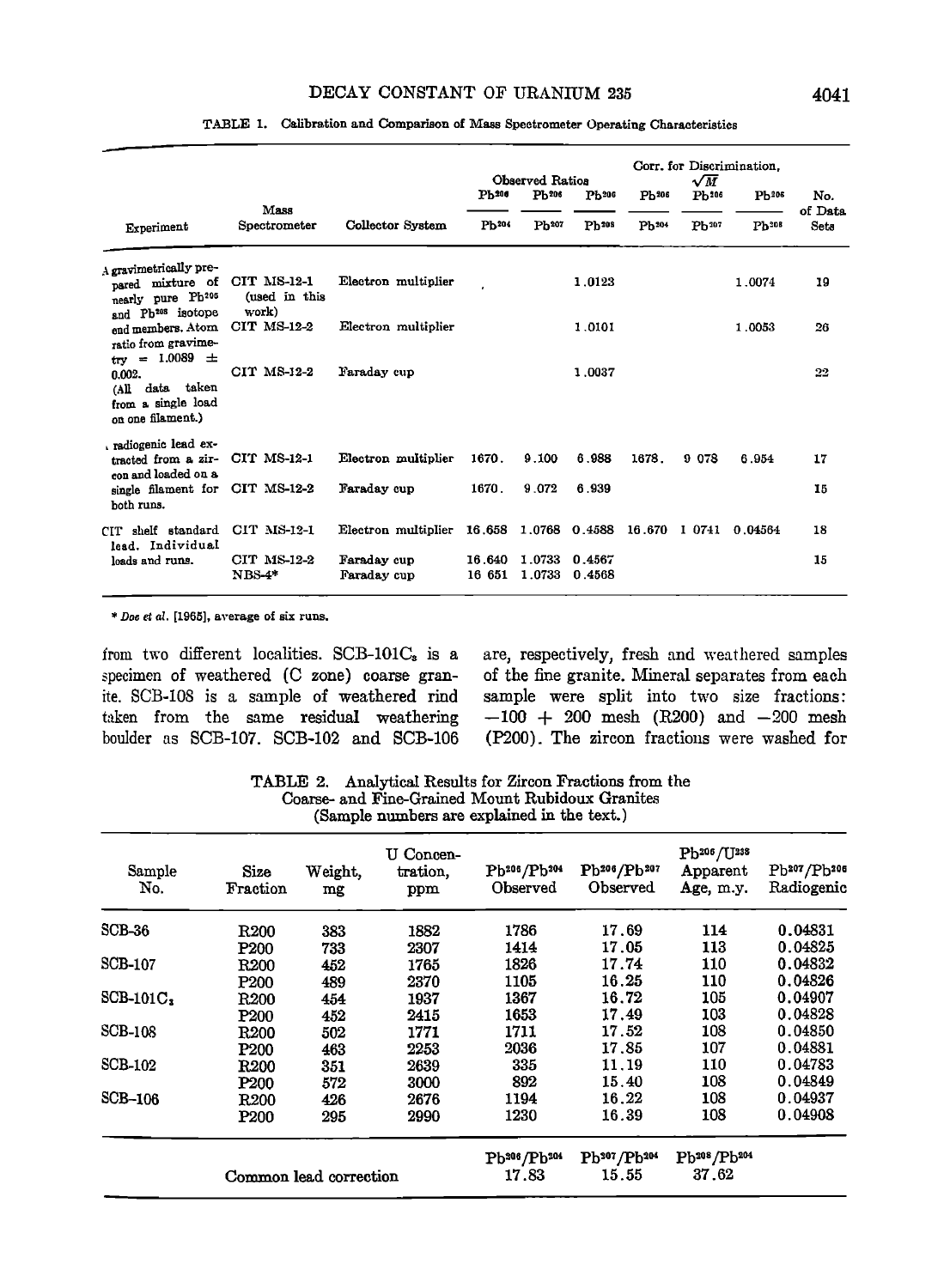| Sample<br>No. | Description                   | Weight,<br>mg          | U Concen-<br>tration.<br>% | Pb206/Pb204<br>Observed | Pb206/Pb207<br>Observed      | Pb206/U238<br>Apparent<br>Age, m.y. | $Pb^{207}/Pb^{266}$<br>Radiogenic |
|---------------|-------------------------------|------------------------|----------------------------|-------------------------|------------------------------|-------------------------------------|-----------------------------------|
| $SCB-36$      | Composite R200                | 8.3                    | 8.16                       | 1634                    | 17.54                        | 97                                  | 0.04801                           |
|               | Composite P200<br>Hand-picked | 3.8                    | 8.10                       | 1037                    | 15.95                        | 97                                  | 0.04852                           |
|               | R200A<br>Hand-picked          | 4.1                    | 10.81                      | 629                     | 14.02                        | 87                                  | 0.04797                           |
|               | R200B                         | 5.7                    | 9.82                       | 498                     | 12.65                        | 111                                 | 0.04962                           |
|               |                               | Common lead correction |                            | Pb206/Pb204<br>17.83    | $Pb^{207}/Pb^{204}$<br>15.55 | $Pb^{208}/Pb^{204}$<br>37.62        |                                   |

**TABLE 3.**  Analytical Results for Uranothorite Fractions from the **Coarse-Grained Mount Rubidomx Granite** 

at least 1 hour in hot concentrated HNO<sub>s</sub> before analysis, whereas the uranothorite frac**tions were untreated beforehand. Concentrations of U and Pb were measured by isotope dilution.** 

Data were obtained on a 12-inch, 60° sector, **single-focusing mass spectrometer equipped with an electron multiplier, a 50% transmission grid, and a dual-pen strip chart recorder. The**  over-all reproducibility characteristics of this **instrument (CIT MS-12-1) have been dis**cussed by Chow and McKinney [1958]. Mc-Kinney [1961] rechecked the calibration of the **recorder shunt resistances and has investigated**  discrimination in the electron multiplier. His results indicate that in the Tl-U region the discrimination closely approximates the theoretical square root of the mass value. The required **corrections for mass discrimination and recorder shunts are of the order of a few tenths of 1%, except that in most cases the low in**tensity of the Pb<sup>304</sup> peak necessitated a 2% shunt correction for the Pb<sup>208</sup>/Pb<sup>204</sup> ratio.

**Isotope ratios were measured in sets by scanning once up-mass and once down-mass and averaging the peak heights for each such set. The following table illustrates the average character of the individual Pb composition runs:** 

**One of us (L.T.S.) has made a detailed study of the calibration and operating characteristics of CIT mass spectrometers for Pb isotope analysis. Initial results are shown for comparison in Table 1. This work will be presented in more detail elsewhere.** 

**Analytical results for the twelve zircon fraetions are shown in Table 2, and for the urano**thorites in Table 3. The variation of Pb<sup>208</sup>/U<sup>\*\*</sup> **apparent ages among the analyses indicates existence of isotopic disturbance in these minerals. The apparent ages of the zircon fractions from each rock sample are a function of U content, as illustrated in Figure 3. Also shown in Figure 3 are four repeat concentration analyses of SCB-36 1{200 and an analysis of one fraction of SCB-101C• for which the Pb composition was not obtained. The composition of the SCB-101C• P200 fraction was assumed to apply this sample. On the basis of the repeat analyses of SCB-36 1{200, Pb/U concentration ratios by isotope dilution appear to have an average reproducibility of about 1%; thus the spread in apparent ages is well outside analytical uncertainty.** 

**It is not possible to demonstrate directly that the isotopic disturbance of these samples is compatible wiih simple loss of Pb because decay of lff during a 100-m.y. interval is almost** 

|               |                | $Pb^{200}/Pb^{204}$               | $Pb^{205}/Pb^{207}$ |                                |  |
|---------------|----------------|-----------------------------------|---------------------|--------------------------------|--|
|               | No. of<br>Sets | Avg. Deviation<br>from Mean, $\%$ | No. of<br>Sets      | Avg. Deviation<br>from Mean, % |  |
| Zircons       | 12             | 1.9                               | 15                  | 0.32                           |  |
| Uranothorites | 7              | 1.0                               | 16                  | 0.26                           |  |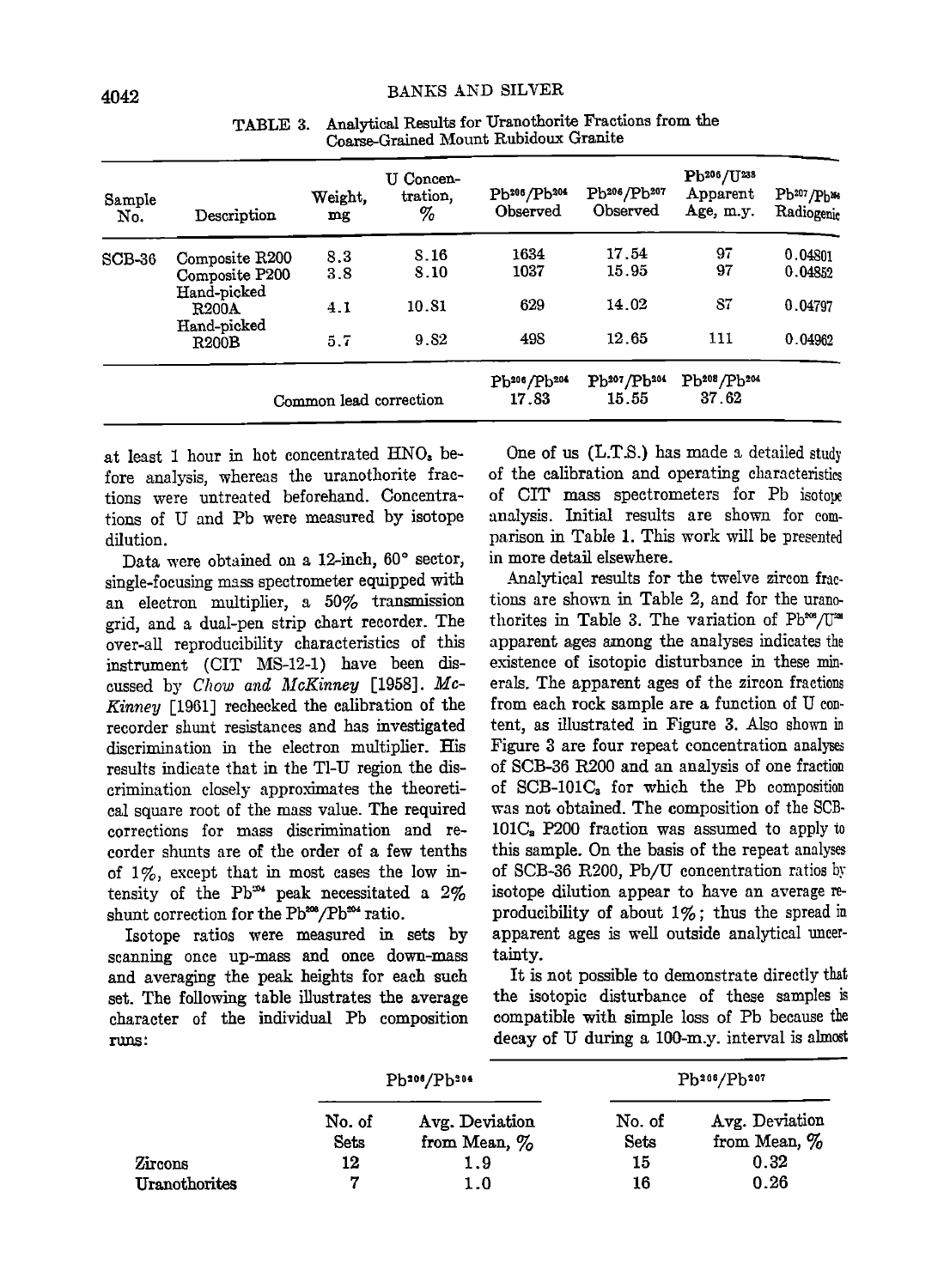

Fig. 3. Pb<sup>eos</sup>/U<sup>238</sup> apparent ages of zircon frac**tions from each rock sample shown to be a function of their U content. Circular symbols are samples of fresh rock; squares are samples of weathered rock. Dashed line indicates possible interpretation of upper limit to the true age by**  extrapolation to zero uranium content. Cluster of **five SCB-36 points at about 1800 ppm U rep**resents one complete analysis and four repeat **concentration determinations. Isotopic compostdon of Pb was not obtained from the most strongly disturbed fraction of SCB-101C•.** 

**lh•ear and the departure of analytical points from the concordia curve is determined as much by analytical error as by the process of disturbance. By analogy with the behavior of older suites of zircon and uranothorite, we be**lieve that Pb loss is the dominant mechanism of **disturbance. The only likely mechanism which could seriously alter our conclusions would be preferential loss of intermediate daughter products from one of the decay chains. The simplest form of such loss would be escape of**  radon (Rn<sup>222</sup>) from the U<sup>288</sup> chain. It may be **expected that a larger fraction of radon would escape from the uranothorites than from the zircons because of their much higher U content.**  In such a case, the radiogenic Pb<sup>207</sup>/Pb<sup>206</sup> ratios **should be systematically higher for the nrano**thorite samples than for the zircon samples. As **will be seen below, the observed situation is opposite to this, which supports our belief that isotopic disturbance has occurred by loss of Pb.** 

**Accepting this conclusion, it follows that the true age of the Rubidoux granites is at least**  as great as the oldest Pb<sup>206</sup>/U<sup>288</sup> apparent age, **i.e. t16 m.y. (average of the SCB-S6 R200 determinations). An independent lower limit is**  **set by the age of a dike of pyroxene-bearing granodiorite which crosscuts both phases of the Itubidoux granites. Two fractions of zircon from this dike yielded identical isotope dilution**  ages of  $109 \pm 1$  m.y. [*Banks*, 1963].

**A simple linear extrapolation shown by the dashed line in Figure 3 suggests an upper limit ,to the true age of about 130 m.y. Although there is no justification at present for this sort of extrapolation, the resulting interval (116- 130 m.y.) is compatible with other age determinations in the southern California batholith.**  In particular, we have obtained ages by isotope **dilution on zircons from six other rock types, ranging from 106 to 119 m.y. This work is to be discussed more fully elsewhere. These ages fall within the best-determined stratigraphic**  interval for batholithic emplacement. *Imlay* **[1963] describes Jurassic fossils from the preintrusive Bedford Canyon formation which place an older limit of early middle Callovian age on the bathoilth of southern California. Upper Cretaceous rocks resting unconformably on the batholith in the Santa Ana Mountains stipulate a younger age limit of middle to upper**  Turonian [*Popenoe et al.*, 1960]. Elsewhere, in **Baja California, batholithic rocks were intruded**  in the interval from Albian to Maestrichtian [Silver et al., 1963]. These data indicate that most of the batholith is younger than  $145 \pm 145$ **10 m.y.** but older than  $85 \pm 5$  m.y. (see, for example, Kulp [1961]). It seems likely from **all evidence that the true age of the Rubidoux granites is close to 120 m.y.** 

The radiogenic Pb<sup>207</sup>/Pb<sup>208</sup> ratio of each min**eral fraction must correspond to an apparent**  age somewhere between the Pb<sup>308</sup>/U<sup>288</sup> apparent **age of that fraction and the true age if the** 

**TABLE 4. Isotopic Composition of Common Lead from Various Sources Likely to Contaminate the Radiogenic Lead Analyses** 

|                               | Ph <sup>206</sup> | Ph. 07            | Ph208          |
|-------------------------------|-------------------|-------------------|----------------|
| Source of Lead                | $Pb^{204}$        | Ph <sup>204</sup> | <b>Ph204</b>   |
| Borax flux                    | 17.83             | 15.55             | 37.62          |
| Ammonium citrate<br>Acid bath | 18.14<br>18.68    | 15.58<br>15.66    | 37.93<br>38.22 |
| Mount Rubidoux<br>feldspar    | 18.95             | 15.62             | 38.52          |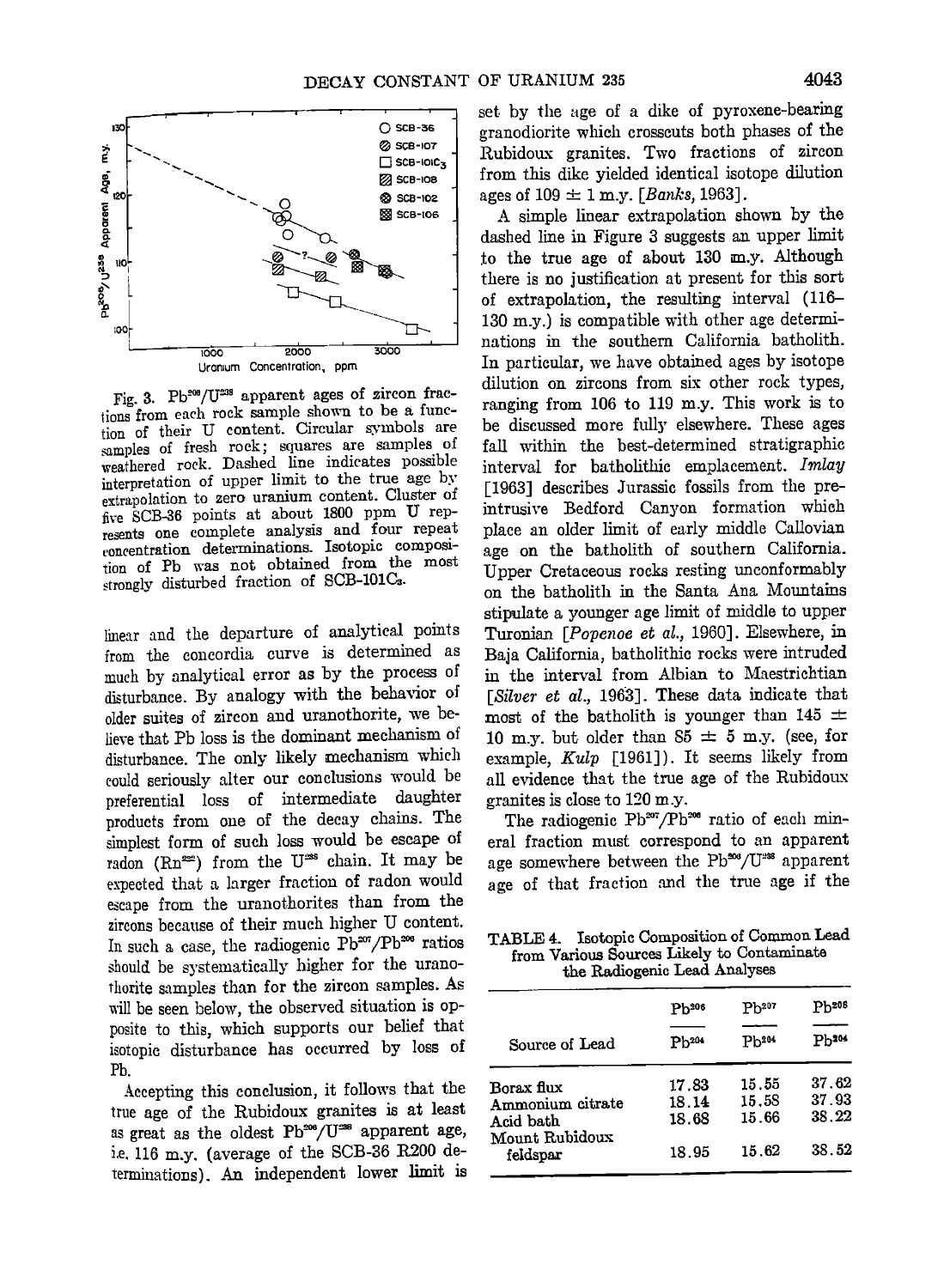

Fig. 4. Composite radiogenic Pb<sup>207</sup>/Pb<sup>208</sup> ratios **for zircon fractions, derived by least-squares analysis. Upper line is drawn through four samples possibly contaminated with anomalous lead. Dual**  figures show the result of using each coordinate in **turn as the independent variable.** 

disturbance is caused by Pb loss. Moreover, **more strongly disturbed samples should have**  slightly lower Pb<sup>207</sup>/Pb<sup>208</sup> ratios than less **strongly disturbed samples. The maximum possible difference between the 'proper' values of this ratio (values which would be obtained if analytical errors were zero) for the least. and most disturbed samples is about 1.3%, corresponding to complete loss of Pb from one of the uranothorite samples episodicaIly at 87 m.y. and partial loss from the other samples at the same time. Such a situation is geologically unreasonable, and therefore we believe that the actual spread in proper values is probably considerably less.** 

**The right-hand columns of Tables 2 and 3**  show the radiogenic Pb<sup>\*\*</sup>/Pb<sup>\*\*</sup> ratio for each and mineral fraction, obtained by using the com-<br>mon Pb correction shown at the bottom of each and the sector of the sector of the sector of the sector of the sector of the **mineral fraction, obtained by using the common Pb correction shown at the bottom of each table. A survey was made of the isotopic composition of common Pb in the reagents, in the acid bath used to clean glassware, and in the feldspar of the. coarse-grained Mount Rubidoux granite, and the results are given in Table 4. The maximum difference in the radiogenic**  Pb<sup>207</sup>/Pb<sup>206</sup> ratio of any one sample caused by **using these different common Pb corrections is less than 0.5%. The range of observed radiogenic ratios is slightly over 3%, which is outside the limits of error caused by an incorrect choice of common Pb, the errors inherent in** 

**mass spectrometry, and the uncertainty in the**  proper values of the Pb<sup>207</sup>/Pb<sup>206</sup> ratios. Another source of difficulty is the possibility of contamination of the samples with 'anomalous' Ph **All other Pb analyzed in this laboratory, con. sisting of older radiogenic Pb and enriched**  tracer Pb, have higher Pb<sup>207</sup>/Pb<sup>206</sup> ratios than **the Itubidoux samples. Very small amounts of some of these leads, especially the tracers, would measurably affect the, observed radiogenic ratios. The paths by which contamination**  might occur are not known, although one pos**sibility is a retention of minute quantities of Pb in the glassware, which until late in the study was used in common for all determinations. It is also possible that occasional zircon grains have cores of older material, although none was seen in mineral separates or grain**  mounts. These difficulties cannot be quanti**tatively evaluated, but we believe there is some**  consequent justification for discounting samples with the highest Pb<sup>207</sup>/Pb<sup>206</sup> ratios.

To calculate  $\lambda_{\text{max}}$ , the simplifying approxi**mation has been made that the spread in the**  proper values of the radiogenic Pb<sup>er</sup>/Pb<sup>\*\*</sup> **ratios for all fractions of a given mineral species is less than the analytical uncertainty. Possible exceptions to this approximation would be those samples which appear to have been**  contaminated with anomalous Pb. The ob-



Fig. 5. Composite radiogenic Pb<sup>207</sup>/Pb<sup>208</sup> ratios **for uranothorite fractions, derived by least-squares analysis. Dual figures show the result of using each coordinate in turn as the independent variable.**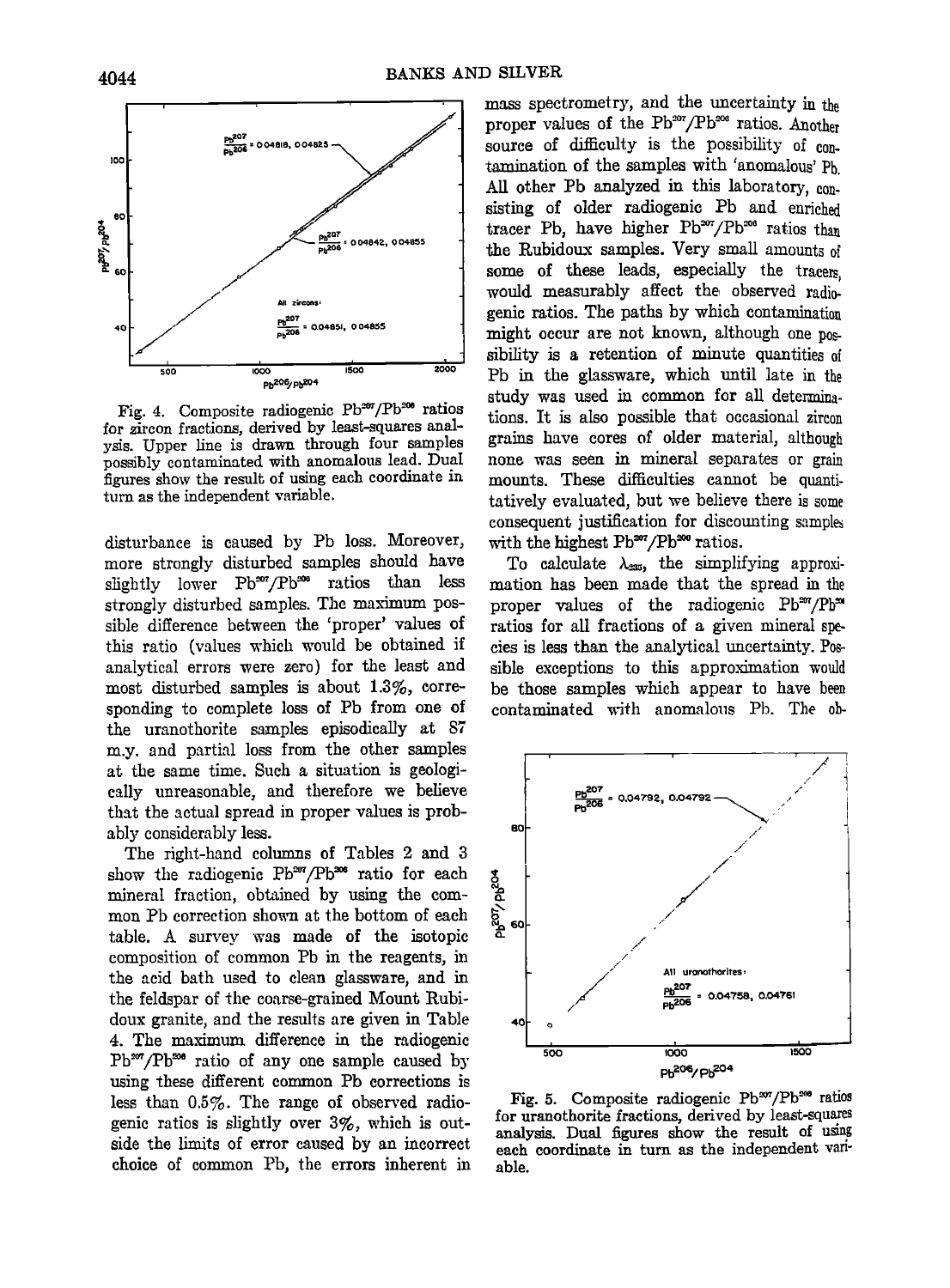served Pb<sup>207</sup>/Pb<sup>204</sup> ratios can then be plotted versus the observed Pb<sup>206</sup>/Pb<sup>204</sup> ratios, and the **slope of a straight line through the data points provides a 'best value' for the average radio**genic Pb<sup>ar</sup>/Pb<sup>ase</sup> ratio of that mineral species. <sup>8</sup>/<sub>This</sub> procedure has the advantage of eliminat-**This procedure has the advantage of eliminating from consideration possible errors due to a**  ing from consideration possible errors due to a<br>specific choice of common Pb correction. Figure  $\frac{1}{6}$ **4 shows such a plot for the zircon analyses. The data have been divided into two groups, one of which is slightly but consistently richer**  in Pb<sup>207</sup>. The four points constituting this group **correspond to the four zircon fractions having**  the highest radiogenic Pb<sup>207</sup>/Pb<sup>208</sup> ratios in Table **2. Because of their consistent departure from the rest, these four zircon fractions are interpreted to be slightly contaminated with anomalous Pb. The straight lines in Figure 4 have been fitted by least-squares analysis to**  the two sets of points. The slope of the lines depends slightly on whether the Pb<sup>200</sup>/Pb<sup>204</sup> ratio or the Pb<sup>207</sup>/Pb<sup>204</sup> ratio is chosen as the independent variable, so that two values for **each slope are given. Also indicated in Figure**  4 is the average Pb<sup>207</sup>/Pb<sup>209</sup> ratio for all zircon **fractions. If anomalous contamination of the four previously mentioned samples has indeed occurred, there is little meaning to the slope of •he line drawn illrough those points and it is shown chiefly to emphasize the nature of their departure.** 

#### **TABLE 5.** Values of  $\lambda_{235}$  in Units of  $10^{-10}$  yr<sup>-1</sup>, **Calculated from All Least-Squares Data Shown in Figures 4 and 5**

**(The calculations have been carried out by assign**ing probable minimum and maximum apparent ages to which the Pb<sup>207</sup>/Pb<sup>206</sup> ratios should correspond. **Lower and upper age limits for the zircons are 115 m.y. and 130 m.y., and for the uranothorites 105 m.y. and 125 m.y.)** 

| Mineral      | Ph207<br>$\mathbf{Pb^{205}}$ | $\lambda_{235}$ , Lower<br>Age Limit | $\lambda_{235}$ , Upper<br>Age Limit |
|--------------|------------------------------|--------------------------------------|--------------------------------------|
| Zircon       | 0.04855                      | 9.810                                | 9.752                                |
| Zircon       | 0.04851                      | 9.803                                | 9.744                                |
| Zircon       | 0.04842                      | 9.785                                | 9.727                                |
| Zircon       | 0.04825                      | 9.753                                | 9.695                                |
| Zircon       | 0.04818                      | 9.739                                | 9.682                                |
| Uranothorite | 0.04792                      | 9.728                                | 9.652                                |
| Uranothorite | 0.04761                      | 9.668                                | 9.593                                |
| Uranothorite | 0.04758                      | 9.662                                | 9.587                                |



**Fig. 6. Graphical summary of the calculated**  values of  $\lambda_{\text{ss}}$  listed in Table 5. Younger age limits **correspond to points on the left and older age limits to points on the righr,. Vertical dashed lines show 1% error limits in the presently accepted value of X•.** 

**Tile uranothorite data, which are statistically less reliable than the zircon data, are shown in Figure 5. A straight line has been drawn through three of the points. The remaining**  point has the highest radiogenic  $Pb^{207}/Pb^{200}$ **ratio in Table 3 and may, therefore, be contaminated with anomalous ?b. It is also one of the least radiogenic of all samples and hence is susceptible to the largest analytical error.**  It exerts a noticeable influence on the slope of a line through all the uranothorite data.

The decay constant of U<sup>235</sup> is calculated from **the least-squares slopes by means of equation**  2, using the values of  $\lambda_{288}$  and  $U^{288}/U^{285}$  listed at the beginning of this paper. On the basis of the arguments presented earlier, the composite radiogenic Pb<sup>207</sup>/Pb<sup>206</sup> ratios obtained from the **zircons are assumed to correspond to an apparent age greater than 115 m.y. but less than 130 m.y. The uranothorites, being generally more strongly disturbed, have been assigned**  limits to the Pb<sup>207</sup>/Pb<sup>203</sup> apparent age of 105 and 125 m.y.

**The results of the calculation for each value**  of Pb<sup>207</sup>/Pb<sup>206</sup> shown in Figures 4 and 5, with the appropriate age limits, are listed in Table **5 and are summarized graphically in Figure 6.**  All values of  $\lambda_{\text{ess}}$  so calculated fall within  $1\%$ **of the presently accepted value, except where the questionable uranothorite sample has been included. Because of the anomalous nature of this sample, we believe it should be rejected from consideration.**